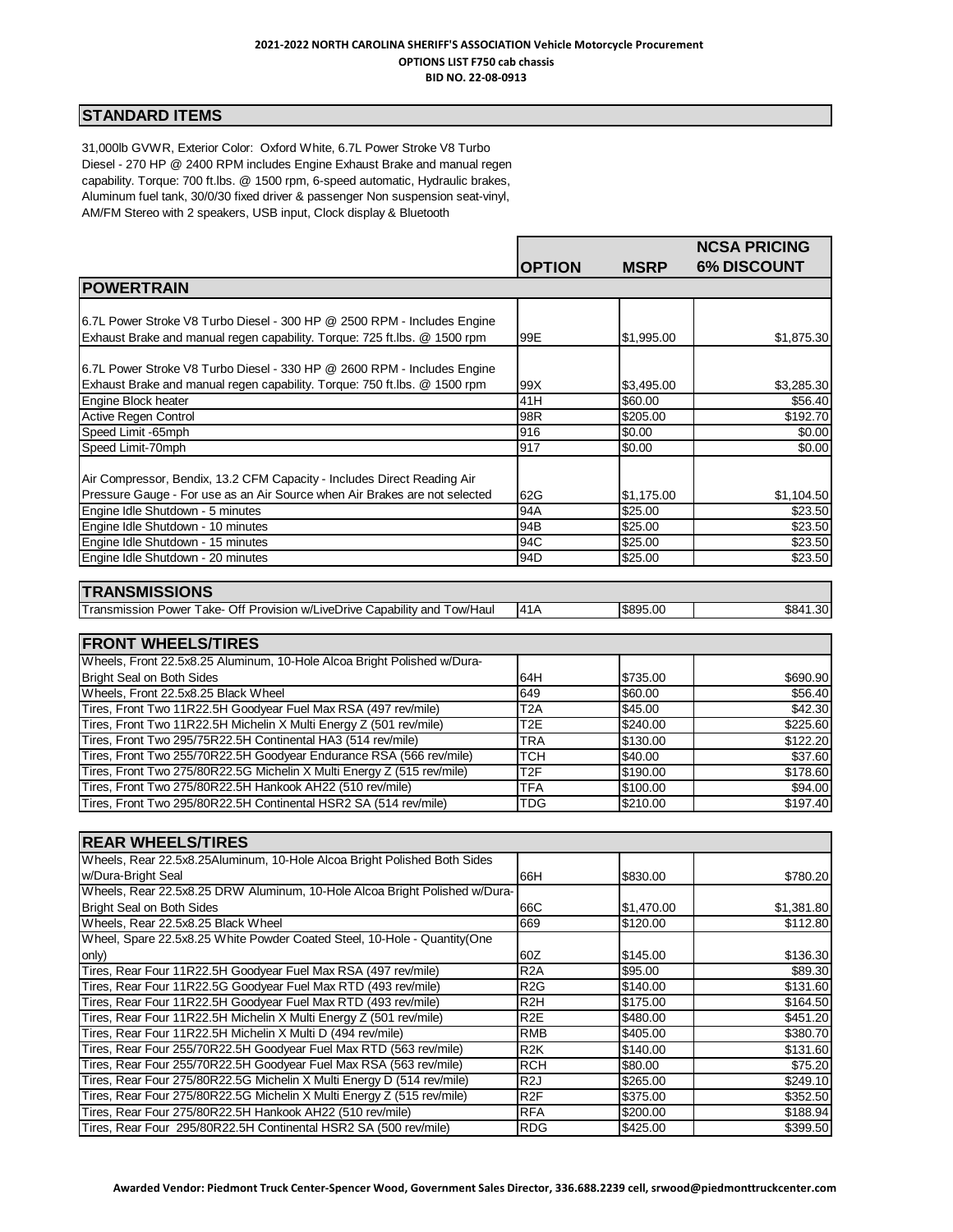### **2021-2022 NORTH CAROLINA SHERIFF'S ASSOCIATION Vehicle Motorcycle Procurement OPTIONS LIST F750 cab chassis**

**BID NO. 22-08-0913**

| DID MO. 22-08-0913                                                                |            |            |            |
|-----------------------------------------------------------------------------------|------------|------------|------------|
| Tires, Rear Four 295/75R22.5H Continental HDR2 (514 rev/mile)                     | <b>RRC</b> | \$310.00   | \$294.40   |
| Tires, Rear Four 295/75R22.5H Continental HA3 (514 rev/mile)                      | <b>RRA</b> | \$260.00   | \$244.40   |
|                                                                                   |            |            |            |
|                                                                                   |            |            |            |
| <b>BRAKES</b>                                                                     |            |            |            |
| Air Brakes - Straight Truck w/Traction Control                                    | 67A        | \$2,180.00 | \$2,049.20 |
| Air Dryer, Bendix AD/IPS w/Heater                                                 | 62D        | \$460.00   | \$432.40   |
|                                                                                   |            |            |            |
| Air Dryer, Bendix AD/IS w/Heater, Alternate position                              | 62H        | \$120.00   | \$112.80   |
| <b>Electronic Stability Control</b>                                               | 18H        | \$1,175.00 | \$1,104.50 |
|                                                                                   |            |            |            |
| Trailer Connection Socket - 7-Way, Wired for Turn Signals Combined with Stop      | 152        | \$100.00   | \$94.00    |
|                                                                                   |            |            |            |
| Trailer Connection Socket - 7-Way, Wired for Turn Signals, Separate of Stop       | 154        | \$100.00   | \$94.00    |
| <b>Brake Chamber Spring Relocated</b>                                             | 62F        | \$45.00    | \$42.30    |
| Trailer Air Brake Package                                                         | 158        | \$365.00   | \$343.10   |
|                                                                                   |            |            |            |
| Trailer Connection Socket - 7 way, wired for Turn Signals Combined with Stop      | 159        | \$100.00   | \$94.00    |
|                                                                                   |            |            |            |
|                                                                                   |            |            |            |
| Trailer Connection Socket - 7 way, wired for Turn Signals Separate from Stop      | 157        | \$100.00   | \$94.00    |
|                                                                                   |            |            |            |
| <b>FRONT AXLE &amp; SUSPENSION</b>                                                |            |            |            |
|                                                                                   |            |            |            |
| 12,000 lb. Cap. NonDriving - Dana E-1202I - IBeam Type                            | 43P        | \$525.00   | \$493.50   |
| 14,000 lb. Cap. Non-Driving - Dana                                                | 43D        | \$1,280.00 | \$1,203.20 |
| Taper-Leaf Springs, Parabolic - 12,000 lb. Cap                                    | 61D        | \$305.00   | \$286.70   |
|                                                                                   |            |            |            |
| Taper-Leaf Springs, Parabolic - 13,200 lb. Cap                                    | 61E        | \$365.00   | \$343.10   |
| Taper-Leaf Springs, Parabolic - 14,000 lb. Cap                                    | 61F        | \$425.00   | \$399.50   |
| Front Stabilizer Bar                                                              | <b>15S</b> | \$490.00   | \$460.60   |
| Lube, Front Axle, EmGard 50W, Synthetic Oil                                       | 60A        | \$50.00    | \$47.00    |
|                                                                                   |            |            |            |
|                                                                                   |            |            |            |
| <b>REAR AXLE &amp; SUSPENSION</b>                                                 |            |            |            |
| 21,000 lb. Single Reduction- Locking - Dana / Spicer 21060D                       | 476        | \$1,830.00 | \$1,720.20 |
|                                                                                   | 477        |            |            |
| 21,000 lb. Dual Reduction - Open - Dana / Spicer 21065T                           |            | \$1,405.00 | \$1,320.70 |
| 23,000 lb. Single Reduction - Open - Dana / Spicer S23-172                        | 479        | \$2,320.00 | \$2,180.80 |
| 23,000 lb. Single Reduction - Locking - Dana / Spicer S23-172D                    | 47P        | \$2,100.00 | \$1,974.00 |
| 26,000 lb. Single Reduction - Open - Dana / Spicer S26-190                        | 47X        | \$2,445.00 | \$2,298.30 |
| Driveshaft Upgrade                                                                | 18P        | \$185.00   | \$173.90   |
|                                                                                   |            |            |            |
| Multi-Leaf Springs - 23,000 lb. Cap                                               | 68R        | \$230.00   | \$216.20   |
| Multi-Leaf Springs - 31,000 lb. Cap                                               | 68T        | \$490.00   | \$460.60   |
| Air Suspension - 21,000 lb. Cap                                                   | 68B        | \$1,140.00 | \$1,071.60 |
| Air Suspension - 23,000 lb. Cap                                                   | 68F        | \$1,150.00 | \$1,081.00 |
| Air Suspension Dump Valve                                                         | 68Z        | \$205.00   | \$192.70   |
|                                                                                   |            |            |            |
| Air Suspension Leveling Valve, 1 Additional Valve Provides Dual Height            | 68Y        | \$330.00   | \$310.20   |
| Shock Absorbers, Rear - Double Acting                                             | 961        | \$165.00   | \$155.10   |
| Lube, Rear Axle, EmGard 75W-90, Synthetic Oil                                     | 607        | \$100.00   | \$94.00    |
|                                                                                   |            |            |            |
|                                                                                   |            |            |            |
| <b>FRAME</b>                                                                      |            |            |            |
| Single Channel - Straight 'C' 14.18 SM, 120,000 PSI                               | 536        | \$365.00   | \$343.10   |
| Single Channel - Straight 'C' 16.98 SM, 120,000 PSI                               | 538        | \$650.00   | \$611.00   |
| Single Channel - Straight 'C' 20.11 SM, 120,000 PSI                               | 539        | \$1,075.00 | \$1,010.50 |
|                                                                                   |            |            |            |
| Outer "C" Channel Reinforcement - 120,000 PSI                                     | 41R        | \$1,160.00 | \$1,090.40 |
| Frame Extension, Front - Integral 20" In Front of Grille                          | 532        | \$490.00   | \$460.60   |
| Bumper, Front - Full Width, Chrome Plated Steel - (Included in (90E) Exterior     |            |            |            |
| Appearance Group)                                                                 | 765        | \$490.00   | \$460.60   |
| Bumper, Front - Swept Back, Painted Steel                                         |            |            |            |
|                                                                                   | 767        | \$345.00   | \$324.30   |
| 3" Front Bumper Extension                                                         | 76F        | \$175.00   | \$164.50   |
| Special Rating GVWR - Limited to 25,999 lb. GVWR                                  | 18D        | \$120.00   | \$112.80   |
| Special De-Rating GVWR - Limited to 33,000 lb. GVWR                               | 18G        | \$120.00   | \$112.80   |
| Chrome Grille Surround - (Included in (90E) Exterior Appearance Group)            | 86C        | \$245.00   | \$230.30   |
|                                                                                   |            |            |            |
| Grille, Fixed - Black/Gray                                                        | 86B        | \$125.00   | \$117.50   |
|                                                                                   |            |            |            |
| <b>EXHAUST</b>                                                                    |            |            |            |
|                                                                                   |            |            |            |
| Back of Cab, Right Side Outlet, Torpedo-Style                                     | 91B        | \$0.00     | \$0.00     |
| Under Cab, Vertical Outlet, Right Side, Switchback-Style - Intrudes 2" into clean |            |            |            |
| CA                                                                                | 91D        | \$715.00   | \$672.10   |
|                                                                                   |            |            |            |
|                                                                                   |            |            |            |
| <b>FUEL TANKS</b>                                                                 |            |            |            |
| Fuel Tank - LH 55 Gallon Rectangular - Aluminum                                   | 65C        | \$305.00   | \$286.70   |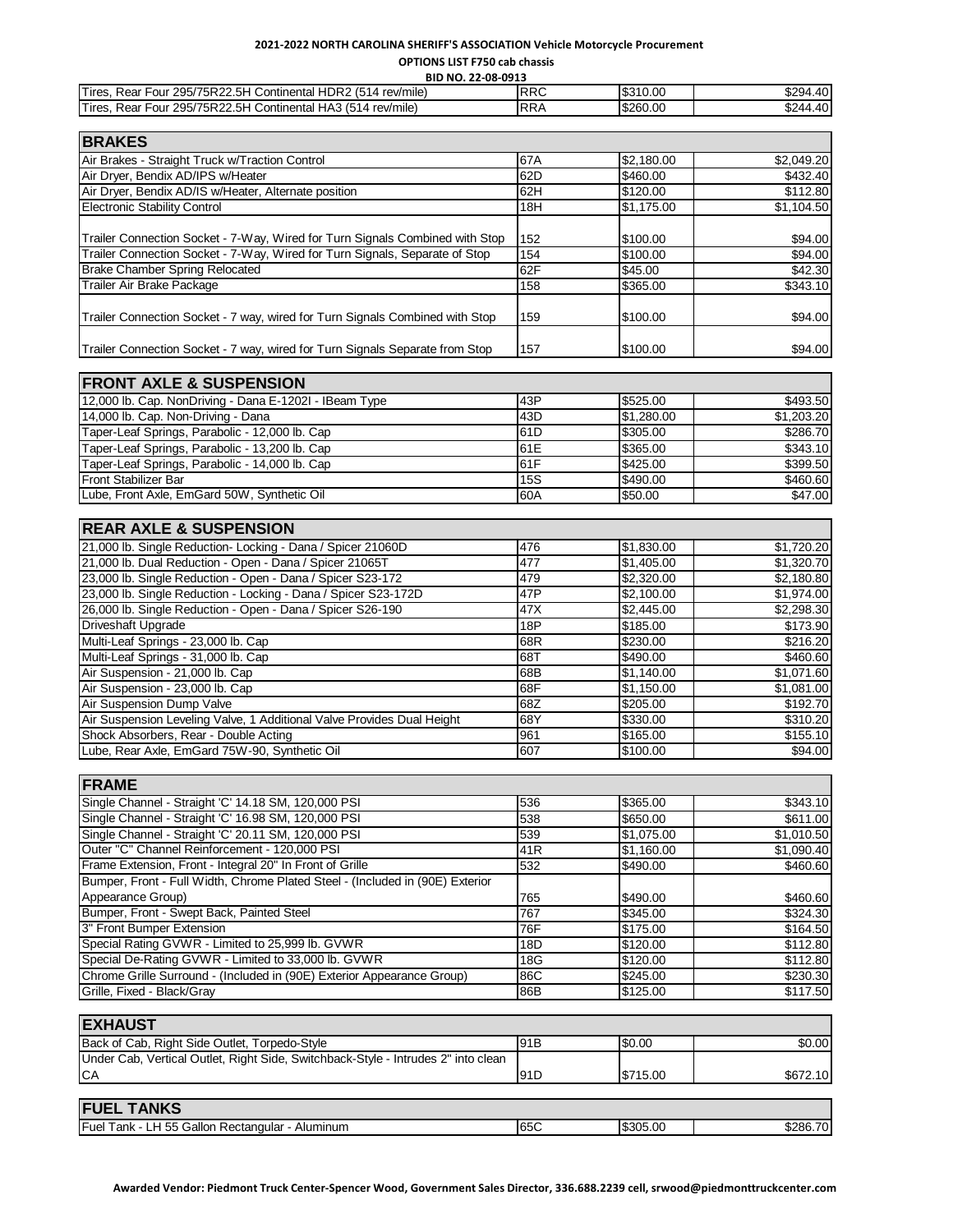## **2021-2022 NORTH CAROLINA SHERIFF'S ASSOCIATION Vehicle Motorcycle Procurement**

**OPTIONS LIST F750 cab chassis** 

| BID NO. 22-08-0913                                                                |      |          |          |
|-----------------------------------------------------------------------------------|------|----------|----------|
| Fuel T<br>LH 65 Gallon Rectangular<br>Tank -<br>Aluminum                          | 65E  | \$425.00 | \$399.50 |
| Fuel T<br>RH 50-gal<br>115 Gallon Rectangular<br>LH 65-gal,<br>rank<br>- Aluminum | 165F | \$915.00 | \$860.10 |

| ELECTRICAL/ALTERNATOR/BATTERY                                                  |            |          |                            |
|--------------------------------------------------------------------------------|------------|----------|----------------------------|
| Dual Heavy Duty Alternators - 357 Amp Capacity - 200 & 157 amp Denso           |            |          |                            |
| SC5/SC2                                                                        | 17D        | \$855.00 | \$803.70                   |
| Extra Heavy Duty Alternator - 12-Volt, 240 Amps                                | 17A        | \$410.00 | \$385.40                   |
| Jump Start Stud - Remote Mounted                                               | 55M        | \$90.00  | \$84.60                    |
| Battery - Two 900 CCA, 1800 Total, Includes Steel Battery Box                  | 63B        | \$60.00  | \$56.40                    |
| Battery - Three 900 CCA, 2700 Total, Includes Steel Battery Box                | 63D        | \$250.00 | \$235.00                   |
| Battery - Temporary Mount for Truck Chassis                                    | 63Y        |          |                            |
| Roof Marker/Clearance Lights - Clear Lenses, 5 Lights (Replaces Standard       |            | \$235.00 | \$220.90                   |
| Amber Lenses)                                                                  | 164        | \$30.00  | \$28.20                    |
| Body Builder Wiring - At End of Frame, Combined - (ILO Standard - Back of Cab  |            |          |                            |
| Combined)                                                                      | 59C        | \$135.00 | \$126.90                   |
| Body Builder Wiring - At Back of Cab, Separate - (ILO Standard - Back of Cab   |            |          |                            |
| Combined)                                                                      | 59D        | \$70.00  | \$65.80                    |
| Body Builder Wiring - At End of Frame, Separate - (ILO Standard - Back of Cab  |            |          |                            |
| Combined)                                                                      | 59E        | \$135.00 | \$126.90                   |
| Back-Up Alarm - Electric, 102 Dba                                              | <b>17M</b> | \$110.00 | \$103.40                   |
|                                                                                | 962        | \$25.00  |                            |
| Daytime Running Lamps<br>Voltmeter                                             | <b>16V</b> | \$100.00 | $\sqrt{$42.30}$<br>\$94.00 |
| <b>Upfitter Interface Module</b>                                               | 86M        | \$320.00 | \$300.80                   |
|                                                                                |            |          |                            |
|                                                                                |            |          |                            |
| <b>SEATS</b>                                                                   |            |          |                            |
| 30/0/30 Fixed Driver & Fixed Passenger w/Consolette - Cloth                    | 88B        | \$125.00 | \$117.50                   |
| 30/70 Fixed Driver & Fixed 2-Passenger Bench - Vinyl                           | 881        | \$350.00 | \$329.00                   |
| 30/70 Fixed Driver & Fixed 2-Passenger Bench - Cloth                           | 882        | \$475.00 | \$446.50                   |
|                                                                                |            |          |                            |
| 30/70 Air Ride Driver (External Air Source) & Fixed 2-Passenger Bench - Vinyl  | 88G        | \$395.00 | \$371.30                   |
| 30/0/30 Air Ride Driver (Integral Air Pump) & Fixed Passenger w/Consolette -   |            |          |                            |
| Vinyl                                                                          | 88R        | \$440.00 | \$413.60                   |
| 30/0/30 Air Ride Driver (Integral Air Pump) & Fixed Passenger w/Consolette -   |            |          |                            |
| Cloth                                                                          | 88S        | \$565.00 | \$531.10                   |
|                                                                                |            |          |                            |
| 30/70 Air Ride Driver (External Air Source) & Fixed 2- Passenger Bench - Cloth | 88H        | \$520.00 | \$488.80                   |
| 30/0/30 Air Ride Driver (Integral Air Pump) & Air Ride Passenger (Integral Air |            |          |                            |
| Pump) w/Consolette - Vinyl                                                     | 88J        | \$855.00 | \$803.70                   |
| 30/0/30 Air Ride Driver (Integral Air Pump) & Air Ride Passenger (Integral Air |            |          |                            |
| Pump) w/Consolette - Cloth                                                     | 88K        | \$980.00 | \$921.20                   |
| 30/70 Air Ride Driver (Integral Air Pump) & Fixed 2-Passenger Bench - Vinyl    | 88L        | \$440.00 | \$413.60                   |
| 30/70 Air Ride Driver (Integral Air Pump) & Fixed 2-Passenger Bench - Cloth    | 88M        | \$565.00 | \$531.10                   |

| 30/0/0 Air Ride Driver Only (External Air Source) - Vinyl                        | 88T | \$275.00 | \$258.50 |
|----------------------------------------------------------------------------------|-----|----------|----------|
| 30/0/0 Air Ride Driver Only (External Air Source) - Cloth                        | 88U | \$400.00 | \$376.00 |
| 30/0/30 Air Ride Driver (External Air Source) & Fixed Passenger w/Consolette -   |     |          |          |
| Vinyl                                                                            | 88N | \$395.00 | \$371.30 |
| 30/0/30 Air Ride Driver (External Air Source) & Fixed Passenger w/Consolette -   |     |          |          |
| <b>Cloth</b>                                                                     | 88P | \$520.00 | \$488.80 |
| 30/0/30 Air Ride Driver (External Air Source) & Air Ride Passenger (External Air |     |          |          |
| Source) w/Consolette - Vinyl                                                     | 88E | \$810.00 | \$761.40 |
| 30/0/30 Air Ride Driver (External Air Source) & Air Ride Passenger (External Air |     |          |          |
| Source) w/Consolette - Cloth                                                     | 88F | \$935.00 | \$878.90 |
| 30/0/0 Air Ride Driver Only (Integral Air Pump) - Vinyl                          | 88W | \$315.00 | \$296.10 |
| 30/0/0 Air Ride Driver Only (Integral Air Pump) - Cloth                          | 88X | \$440.00 | \$413.60 |
| 40/20/40 Fixed Driver & Fixed Passenger w/Unique 20% Fold-Down Console - Vin 88Y |     | \$420.00 | \$394.80 |
| 40/20/40 Fixed Driver & Fixed Passenger w/Unique 20% Fold-Down Console -         |     |          |          |
| <b>Cloth</b>                                                                     | 88Z | \$545.00 | \$512.30 |

| <b>CAB INTERIOR</b>                                                     |            |            |            |  |
|-------------------------------------------------------------------------|------------|------------|------------|--|
| Driver Assist Technology Package. Hydraulic Brake                       | 87H        | \$1,410.00 | \$1.325.40 |  |
| Driver Assist Technology Package (w/Bendix Wingman Advanced). Air Brake | 87A        | \$3,050.00 | \$2,867.00 |  |
| Appearance Group                                                        | 90A        | \$735.00   | \$690.90   |  |
| Enhanced Cluster w/High-Level 8-Inch Display                            | 92J        | \$235.00   | \$220.90   |  |
| Window, Rear - Sliding                                                  | <b>92S</b> | \$125.00   | \$117.50   |  |
| Rapid-Heat Supplemental Cab Heater                                      | 86H        | \$610.00   | \$573.40   |  |